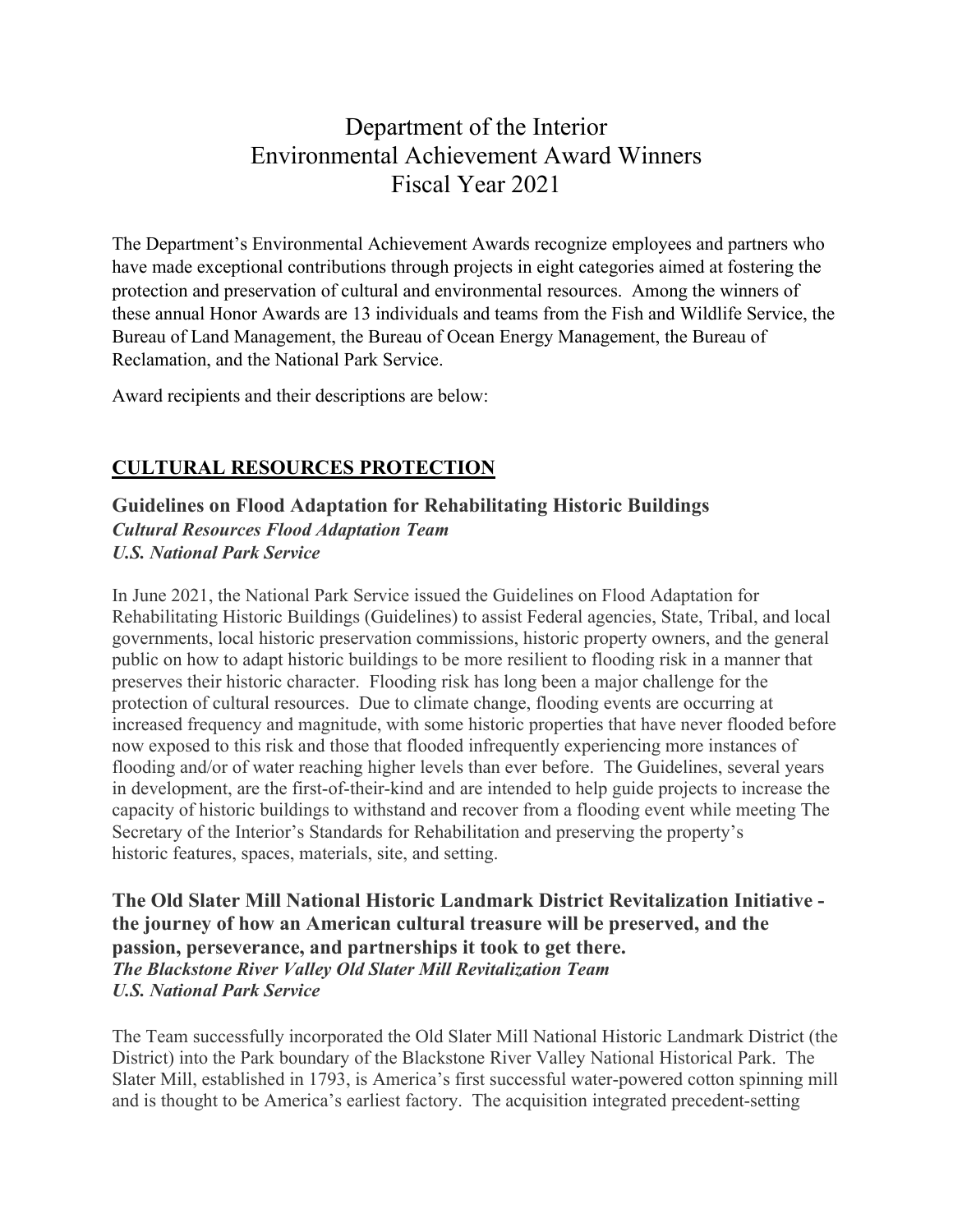legal, political, financial, cultural, and natural resource strategies to advance national and local objectives. For future acquisitions, particularly those in urban park settings where historical environmental contamination may exist, this initiative established a framework able to be replicated across the country. Today, the NPS's presence at the park is a positive influence in this underserved area - creating opportunities for conservation, historic preservation, economic redevelopment, tourism, education, and recreation.

#### **Statewide Programmatic Agreements for Cultural Compliance** *Dr. Zachary Nelson*

## *U.S. Bureau of Reclamation*

Dr. Zachary Nelson protects cultural resources and the Bureau's project timelines by developing statewide programmatic agreements that streamline reporting requirements, demonstrate trust relationships with State partners, protect cultural resources from harm, and provide path-setting frameworks for mitigation. This progress has been demonstrated since 2017 through FY21 and is expected to continue. Dr. Nelson has been instrumental in negotiating agreements for Utah and Wyoming and is negotiating a similar agreement for Colorado. For example, the Utah agreement annually results in about \$96,000 of savings and moves projects forward quicker without compromising cultural resource protections.

## **Rails East to Ogden: Utah's Transcontinental Railroad Story, BLM-Utah Cultural Resource Series No. 29** *BLM Salt Lake City Field Office Team U.S. Bureau of Land Management*

A team of archaeologists volunteered their time, talents, and resources to complete a comprehensive study of the Transcontinental Railroad on BLM-administered land in Utah. This study was printed by the BLM-Utah as part of its Cultural Resource Series. This publication represents the most comprehensive study of any historic resource on BLM administered lands in Utah. It is the culmination of 3 years of on-the-ground and in-the library research. It contains over 300+ pages, 115 figures, and 23 tables. The estimated value volunteer time for this research project is in the 100's of thousands of dollars. The BLM-Utah is extremely grateful for the volunteers who supported BLM's Cultural-Heritage Program by completing this monumental task.

# **Historic Watson Cabin Stabilization Completed on Grand Staircase Escalante National Monument**

*Historic Watson Cabin Stabilization Team U.S. Bureau of Land Management*

A dedicated crew of BLM Paria River District staff and SUWA (Southern Utah Wilderness Alliance) volunteers came together over 3 days to put the finishing touches on and complete a decade-long historic structure stabilization project. Situated in spectacular Hackberry Canyon within Grand Staircase-Escalante National Monument (GSENM), a once dilapidated log cabin now stands strong, a testament to the pioneering spirit upon which it was built. As a federal land management agency, GSENM is responsible for the protection and documentation of cultural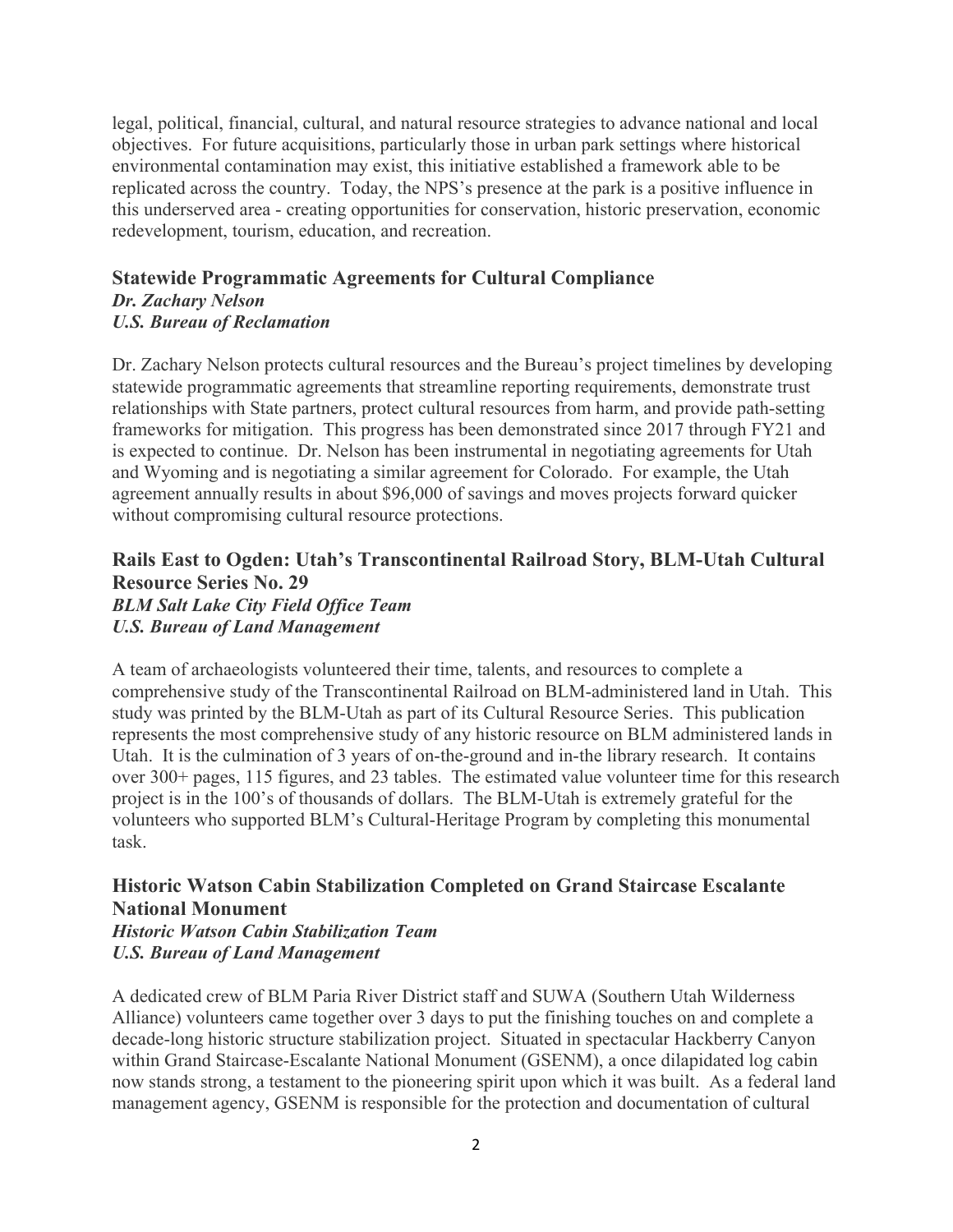resources, which includes archaeological sites and historic structures. On GSENM, prehistoric sites vastly outnumber our historic sites, and therefore tend to get the lion's share of our time and effort. However, GSENM also contains very interesting historic sites, including an impressive series of cowboy and livestock trails, civilian conservation corps-era corrals, abandoned town sites, and mines. The GSENM does not, however, have very many intact early pioneer structures. Watson Cabin is unique in that it is the oldest standing structure on the Monument many other historic-period structures have fallen to the elements or were scavenged for materials as were abandoned or fell into disrepair. As a National Monument, GSENM is charged with protecting, preserving, and studying what are considered National treasures for future generations. As a result of this stabilization project, hiking or horseback-riding visitors to Watson Cabin can continue to learn about and appreciate the historic-period pioneer history of the area, long into the future.

## **ENVIRONMENTAL JUSTICE**

#### **National Bison Range Restoration, National Bison Range, Montana** *Amy Coffman U.S. Fish and Wildlife Service*

The transition of the National Bison Range (Bison Range) from the U.S. Fish and Wildlife Service (FWS) to the Confederated Salish and Kootenai Tribes (CSKT) is an historic event. The leadership and coordination of Amy Coffman, Refuge Manager of the Bison Range, have been vital to the transfer. On December 27, 2020, the President signed into law the Consolidated Appropriations Act of 2021, restoring the Bison Range to the CSKT. With the passing of the legislation, Ms. Coffman's stellar leadership, passion, and skills have been instrumental in leading the FWS Bison Range staff through this change, while continuing to build and maintain vital tribal relationships and ensuring a positive outcome for the wildlife and habitat at the Bison Range.

## **ENVIRONMENTAL REMEDIATION AND RESTORATION**

#### **Restoration of Yoknapatawpha Darter in Smith Creek, Tupelo, Mississippi** *Private John Allen National Fish Hatchery Team U.S. Fish and Wildlife Service*

Historic records indicate the presence of Yoknapatawpha darter, formerly known as Yazoo darter, in Smith Creek back in the 1980's, but the species has not been seen there since that time. The Private John Allen National Fish Hatchery, Tupelo, MS, undertook species recovery with a goal of establishing a self-sustaining and self-reproducing population of Yazoo darter in Smith Creek. The Team began with efforts to increase passage in Smith Creek and establish habitat that would promote survival. Successful propagation of the species on station produced progeny that were introduced to the improved habitat, and in FY21 the first two natural spawning events occurred in Smith Creek since the 1980's! This success is due to the habitat issues being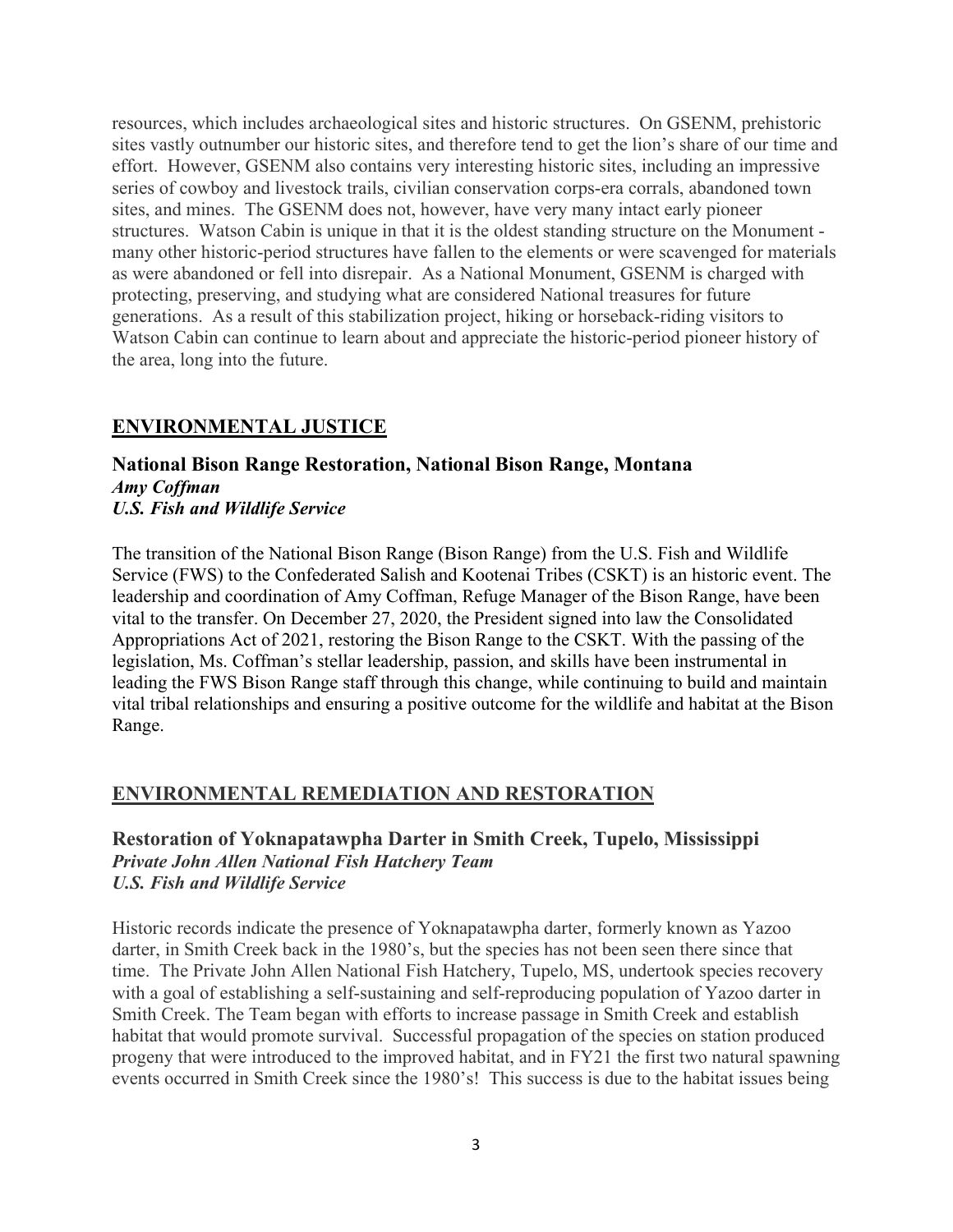addressed, followed by hatchery offspring being reintroduced, which all led to the restoration of the Yoknapatawpha darter in Smith Creek.

#### **San Joaquin River Restoration**

## *San Joaquin River Restoration Program U.S. Bureau of Reclamation, Sacramento, California*

The San Joaquin River Restoration Program (Program) includes five Implementing Agencies: Bureau of Reclamation; U.S. Fish and Wildlife Service; NOAA Fisheries; California Department of Water Resources; and the California Department of Fish and Wildlife. Together, these agencies have been charged since 2010 with restoring the San Joaquin River Restoration Area: 152 miles of the upper river from Friant Dam down to the confluence with the Merced River. Since that time, the Program has worked tirelessly to repopulate the river with Threatened spring-run Chinook salmon which have been extirpated from the river since the 1950s following construction of Friant Dam. All of that effort has paid off, and for the last five successive years, through both very wet and extremely dry years, spring-run Chinook have returned to the river to spawn. The effort has been a collective one, with the agencies involved working together to achieve what was once considered an insurmountable goal.

#### **Creating Resilient Landscapes in the Medford District through Collaboration** *Rogue Forest Partners, Southwest Oregon U.S. Bureau of Land Management*

Rogue Forest Partners is a group of four non-profits and six agencies strategically implementing ecological thinning and prescribed fire across public and private lands in the Rogue River basin to restore forest species composition, reduce tree density and surface and ladder fuels. This work is creating a resilient landscape that can survive climate change, drought, insect and disease infestations and wildfire in an effort to sustain forest biodiversity and ecosystem services. Disrupted fire regimes, historical clear-cut timber harvest, land conversion, and recent severe wildfires have reduced old forest habitats, needed by northern spotted owls and other species. In two years of implementation, Rogue Forest Partners restored 4,350 legacy trees, treated 1,426 acres of mixed conifer/hardwood forest and woodlands to restore open habitat, protected 6,110 acres of dry forest habitat with under burning and treated 765 acres to restore complex habitat. This work has economic benefits of 8.354 full-time equivalent positions hired as restoration workforce and generated 5.95 million board feet of byproduct timber produced. The Rogue Forest Partners are: Bureau of Land Management Medford District, Rogue River Siskiyou National Forest, Oregon Department of Forestry, Natural Resources Conservation Service, U.S. Fish and Wildlife Service, Oregon State University, Klamath Bird Observatory, The Nature Conservancy, Lomakatsi Restoration Project, Southern Oregon Forest Restoration Collaborative.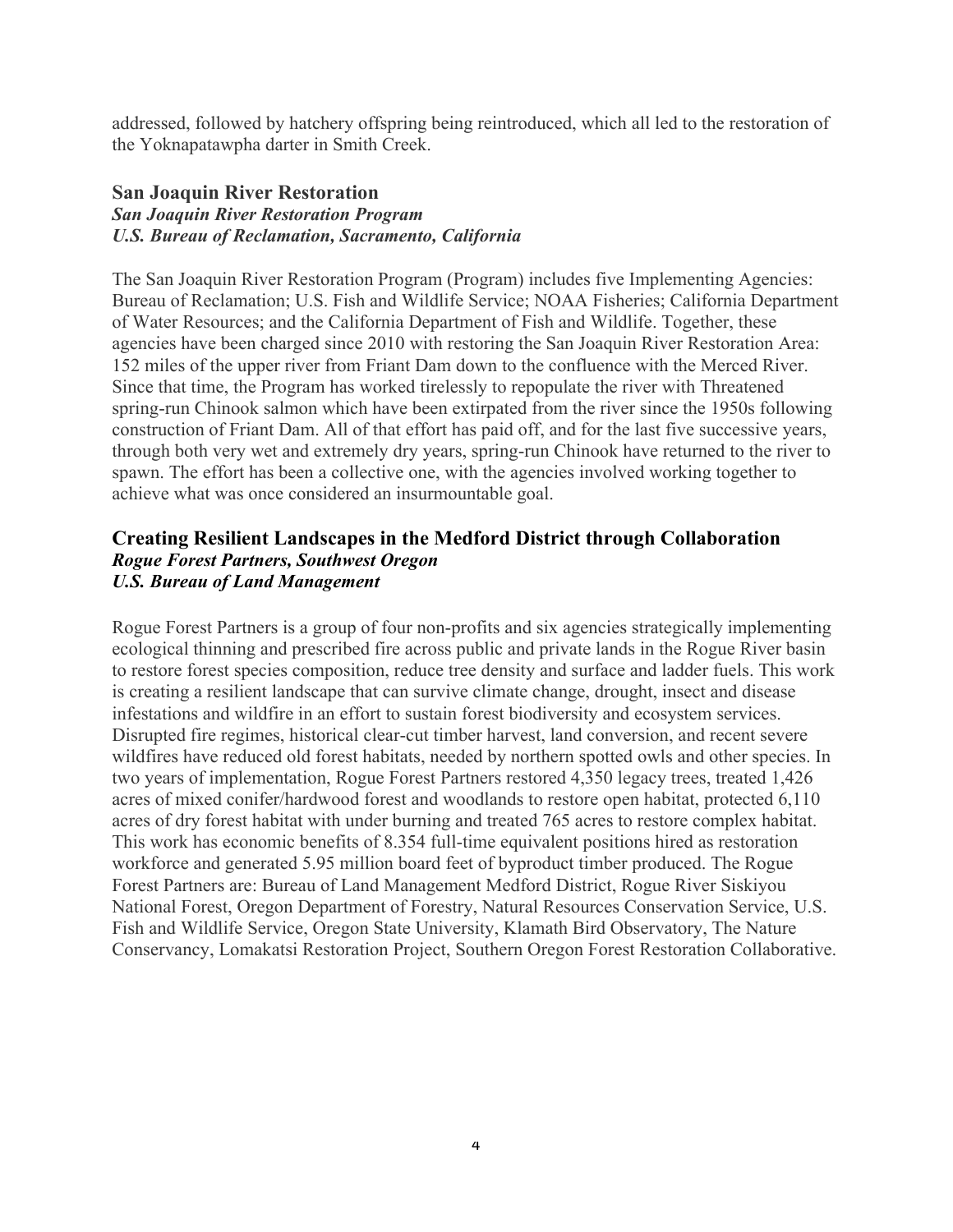## **CLIMATE CHAMPION**

#### **Food Waste Prevention Program, Grand Canyon National Park** *Delaware North at Grand Canyon Partnership U.S. National Park Service*

As an Authorized Concessioner operating at Grand Canyon National Park, Delaware North is being awarded for their efforts in creating a Food Waste Prevention Program at Grand Canyon National Park. Their actions to protect the climate by preventing food waste from entering landfills, have resulted in the successful diversion of over 1,800 pounds of food waste through partnerships with the Grand Canyon community food pantry, assisting local families and employees. Implementing these diversion and efficient prevention methods were critical to eliminating more than 977 pounds of CO2e from affecting our planet.

# **Completion of the Technical Review of, and Decision for, the Vineyard Wind 1 Offshore Wind Project: The First Large-Scale Commercial Offshore Wind Project in U.S. Waters**

*Vineyard Wind 1 Project Review Team U.S. Bureau of Ocean Energy Management*

The Bureau of Ocean Energy Management (BOEM) led an interdisciplinary team in the review of the 800-megawatt Vineyard Wind 1 energy project that will contribute to the Administration's goal of deploying 30 gigawatts of offshore wind energy by 2030. In July 2021, BOEM approved the Vineyard Wind 1 project plan to construct 62 wind turbines approximately 35 miles from mainland Massachusetts and 15 miles south of Martha's Vineyard and Nantucket. The Vineyard Wind 1 project is the first of many that will contribute toward meeting the goal of this Administration. The Vineyard Wind 1 project, which started onshore construction in November of 2021, will involve the construction, operation, maintenance, and eventual decommissioning of an up to 800 MW wind energy facility on the U.S. OCS. The project will be located approximately 12 nautical miles offshore Martha's Vineyard and 12 nautical miles offshore Nantucket in the northern portion of Vineyard Wind's lease area. It will create 3,600 jobs hours and provide enough power for 400,000 homes and businesses. Vineyard Wind 1 will be the first commercial-scale offshore wind project on the U.S. Outer Continental Shelf (OCS). The Vineyard Wind 1 project exemplifies the ability of agencies and offices to work through complex environmental and technical review processes to get a first of its kind project in place in the emerging offshore renewable energy industry on the federal OCS. Given the unprecedented nature of the project, BOEM produced the Vineyard Wind 1 Supplemental Environmental Impact Statement (SEIS), which expanded the cumulative activities scenario of the project far beyond what was previously considered to include the impacts of all named wind projects and state demand that could be met with existing leases on the Atlantic OCS. The SEIS also considered previously unavailable fishing data, a new transit lane alternative, and changes to the project.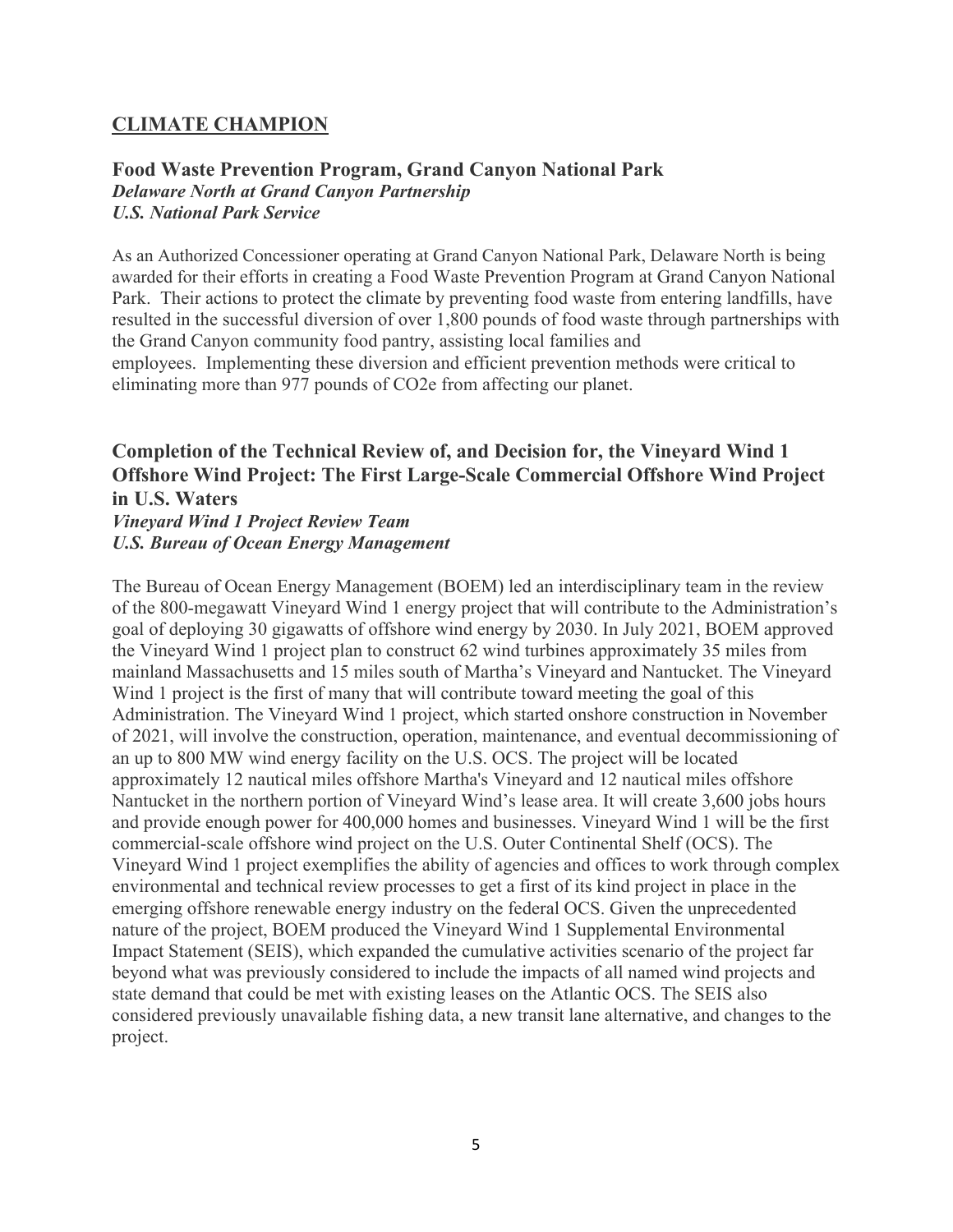## **RALPH REGULA CONSERVATION AND STEWARDSHIP CHAMPION**

## **Table Rocks Land Acquisition**

## *Jeanne Klein U.S. Bureau of Land Management, Medford, Oregon.*

The two iconic, horseshoe-shaped mesas known as the Table Rocks, have been a culturally, religiously, historically, and ecologically significant feature for thousands of years in the Rogue Valley. For the past thirty years, the BLM has managed portions of the Table Rocks cooperatively with other partners. The mixed land ownership of this feature, however, limits the extent to which the area can be preserved, protected, and accessed by the public. Over the past decade, Jeanne Klein has worked tirelessly to advocate, build support, and make progress toward more continuous ownership that would better provide protection and public access into the future. Despite numerous challenges, these efforts have paid off, resulting in over 1,000 acres of land acquired by purchase or donation, with additional donations pending, plus awards from the Land and Water Conservation Fund (LWCF) to facilitate the purchase of approximately 2,800 additional acres in FY21 from willing landowners. These acquisitions have had broad based support from local and state government, NGO's, tribes, and others, ensuring this landscape is protected for generations while also connecting the area to adjacent local- and state-owned properties to provide richer recreational opportunities for the public.

# **South Carolina National Heritage Corridor - Partnering to Build Community Resiliency**

*South Carolina National Heritage Corridor Partners U.S. National Park Service* 

South Carolina 7 Expedition, or SC7, a partnership between the South Carolina National Heritage Corridor (a National Heritage Area and part of National Park System) and multiple organizations, promotes an appreciation of the outdoors, stewardship of resources, and active protection of the planet. The SC7's mission is to raise awareness of floodwater prevention and resiliency across South Carolina as well as engage leaders and citizens in the protection and enjoyment of South Carolina's natural resources. The signature event of SC7 is an annual 30 day expedition across South Carolina, featuring seven (7) natural wonders, recreation trails, and historic locations. Along the SC7 route, the expedition team holds events to share with local communities and globally with social media. Since 2019 two expeditions were coordinated and a third is planned in 2022. In FY21 the SC7 program documentary "Higher Ground" was viewed by 1000 people in three showings, and 600 people in showings at Coastal Carolina University, Universidad de Chile, and University of South Carolina's School of Hospitality and Tourism.

## **HONORABLE MENTIONS**

Rogue River Ranch Museum Renovation, Julie Arwood, U.S. Bureau of Land Management, Medford District Grants Pass Field Office. *Cultural Resources Protection*